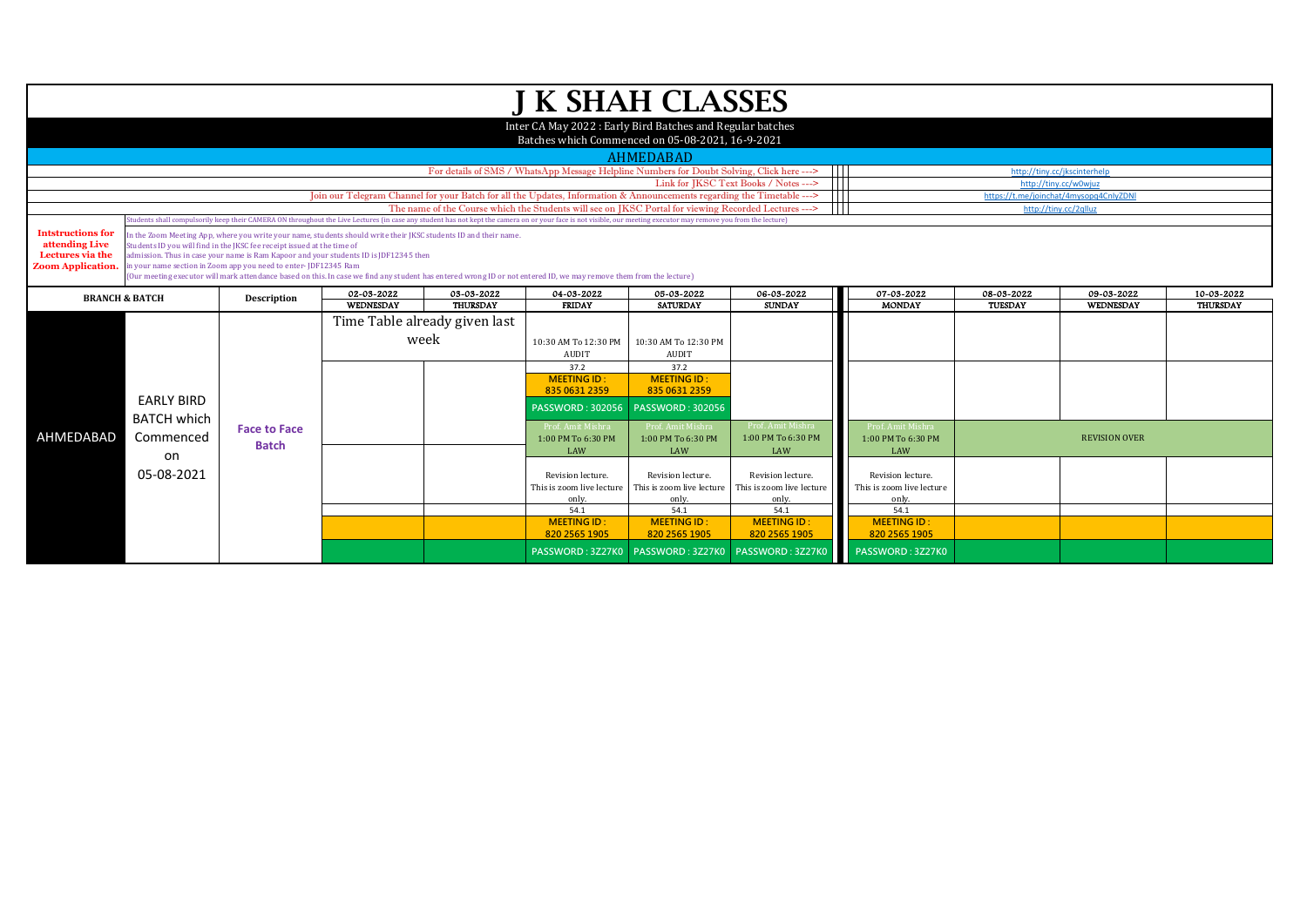|                                                                                            |                                                                                                                                                                                                                                                                                                                                                                                                                                                                                                                               |                                       |                         |                                                                                                                                                                                                                 | <b>J K SHAH CLASSES</b>                                                                   |                                                                        |                                                                         |                                                                 |                              |                                                       |                               |
|--------------------------------------------------------------------------------------------|-------------------------------------------------------------------------------------------------------------------------------------------------------------------------------------------------------------------------------------------------------------------------------------------------------------------------------------------------------------------------------------------------------------------------------------------------------------------------------------------------------------------------------|---------------------------------------|-------------------------|-----------------------------------------------------------------------------------------------------------------------------------------------------------------------------------------------------------------|-------------------------------------------------------------------------------------------|------------------------------------------------------------------------|-------------------------------------------------------------------------|-----------------------------------------------------------------|------------------------------|-------------------------------------------------------|-------------------------------|
|                                                                                            |                                                                                                                                                                                                                                                                                                                                                                                                                                                                                                                               |                                       |                         |                                                                                                                                                                                                                 | Inter CA May 2022: Early Bird Batches and Regular batches                                 |                                                                        |                                                                         |                                                                 |                              |                                                       |                               |
|                                                                                            |                                                                                                                                                                                                                                                                                                                                                                                                                                                                                                                               |                                       |                         |                                                                                                                                                                                                                 | Batches which Commenced on 05-08-2021, 16-9-2021                                          |                                                                        |                                                                         |                                                                 |                              |                                                       |                               |
|                                                                                            |                                                                                                                                                                                                                                                                                                                                                                                                                                                                                                                               |                                       |                         |                                                                                                                                                                                                                 |                                                                                           | <b>AHMEDABAD</b>                                                       |                                                                         |                                                                 |                              |                                                       |                               |
|                                                                                            |                                                                                                                                                                                                                                                                                                                                                                                                                                                                                                                               |                                       |                         |                                                                                                                                                                                                                 | For details of SMS / WhatsApp Message Helpline Numbers for Doubt Solving, Click here ---> |                                                                        | $\blacksquare$<br>$\mathbf{1}$<br>Link for JKSC Text Books / Notes ---> |                                                                 |                              | http://tiny.cc/jkscinterhelp<br>http://tiny.cc/w0wjuz |                               |
|                                                                                            |                                                                                                                                                                                                                                                                                                                                                                                                                                                                                                                               |                                       |                         | Join our Telegram Channel for your Batch for all the Updates, Information & Announcements regarding the Timetable --->                                                                                          |                                                                                           |                                                                        |                                                                         | $\mathbf{1} \mathbf{1}$                                         |                              | https://t.me/joinchat/4mysopq4CnlyZDNI                |                               |
|                                                                                            |                                                                                                                                                                                                                                                                                                                                                                                                                                                                                                                               |                                       |                         | The name of the Course which the Students will see on JKSC Portal for viewing Recorded Lectures --->                                                                                                            |                                                                                           |                                                                        |                                                                         |                                                                 |                              | http://tiny.cc/2qlluz                                 |                               |
|                                                                                            |                                                                                                                                                                                                                                                                                                                                                                                                                                                                                                                               |                                       |                         | tudents shall compulsorily keep their CAMERA ON throughout the Live Lectures (in case any student has not kept the camera on or your face is not visible, our meeting executor may remove you from the lecture) |                                                                                           |                                                                        |                                                                         |                                                                 |                              |                                                       |                               |
| <b>Intstructions for</b><br>attending Live<br>Lectures via the<br><b>Zoom Application.</b> | In the Zoom Meeting App, where you write your name, students should write their JKSC students ID and their name.<br>Students ID you will find in the JKSC fee receipt issued at the time of<br>admission. Thus in case your name is Ram Kapoor and your students ID is JDF12345 then<br>in your name section in Zoom app you need to enter-JDF12345 Ram<br>(Our meeting executor will mark attendance based on this. In case we find any student has entered wrong ID or not entered ID, we may remove them from the lecture) |                                       |                         |                                                                                                                                                                                                                 |                                                                                           |                                                                        |                                                                         |                                                                 |                              |                                                       |                               |
|                                                                                            | <b>BRANCH &amp; BATCH</b>                                                                                                                                                                                                                                                                                                                                                                                                                                                                                                     |                                       | 02-03-2022<br>WEDNESDAY | 03-03-2022<br><b>THURSDAY</b>                                                                                                                                                                                   | 04-03-2022<br><b>FRIDAY</b>                                                               | 05-03-2022<br><b>SATURDAY</b>                                          | 06-03-2022<br><b>SUNDAY</b>                                             | 07-03-2022<br><b>MONDAY</b>                                     | 08-03-2022<br><b>TUESDAY</b> | 09-03-2022<br><b>WEDNESDAY</b>                        | 10-03-2022<br><b>THURSDAY</b> |
|                                                                                            | <b>EARLY BIRD</b><br><b>BATCH which</b><br>Commenced<br>on<br>05-08-2021                                                                                                                                                                                                                                                                                                                                                                                                                                                      | <b>Online Batch</b><br>- All Students |                         | Time Table already given last<br>week                                                                                                                                                                           | 10:30 AM To 12:30 PM<br><b>AUDIT</b>                                                      | 10:30 AM To 12:30 PM<br>AUDIT                                          |                                                                         |                                                                 |                              |                                                       |                               |
| AHMEDABAD                                                                                  |                                                                                                                                                                                                                                                                                                                                                                                                                                                                                                                               |                                       |                         |                                                                                                                                                                                                                 | 37.2<br><b>MEETING ID:</b><br>835 0631 2359<br><b>PASSWORD: 302056</b>                    | 37.2<br><b>MEETING ID:</b><br>835 0631 2359<br><b>PASSWORD: 302056</b> |                                                                         |                                                                 |                              |                                                       |                               |
|                                                                                            |                                                                                                                                                                                                                                                                                                                                                                                                                                                                                                                               |                                       |                         |                                                                                                                                                                                                                 | Prof. Amit Mishra<br>1:00 PM To 6:30 PM<br>LAW                                            | Prof. Amit Mishra<br>1:00 PM To 6:30 PM<br>LAW                         | Prof. Amit Mishra<br>1:00 PM To 6:30 PM<br>LAW                          | Prof. Amit Mishra<br>1:00 PM To 6:30 PM<br>LAW                  |                              | <b>REVISION OVER</b>                                  |                               |
|                                                                                            |                                                                                                                                                                                                                                                                                                                                                                                                                                                                                                                               |                                       |                         |                                                                                                                                                                                                                 | Revision lecture.<br>This is zoom live lecture<br>only.<br>54.1                           | Revision lecture.<br>This is zoom live lecture<br>only.<br>54.1        | Revision lecture.<br>This is zoom live lecture<br>only.<br>54.1         | Revision lecture.<br>This is zoom live lecture<br>only.<br>54.1 |                              |                                                       |                               |
|                                                                                            |                                                                                                                                                                                                                                                                                                                                                                                                                                                                                                                               | <b>MEETING ID</b>                     |                         |                                                                                                                                                                                                                 | <b>MEETING ID:</b><br>820 2565 1905                                                       | <b>MEETING ID:</b><br>820 2565 1905                                    | <b>MEETING ID:</b><br>820 2565 1905                                     | <b>MEETING ID:</b><br>820 2565 1905                             |                              |                                                       |                               |
|                                                                                            |                                                                                                                                                                                                                                                                                                                                                                                                                                                                                                                               | <b>PASSWORD</b>                       |                         |                                                                                                                                                                                                                 |                                                                                           | PASSWORD: 3Z27K0 PASSWORD: 3Z27K0 PASSWORD: 3Z27K0                     |                                                                         | PASSWORD: 3Z27K0                                                |                              |                                                       |                               |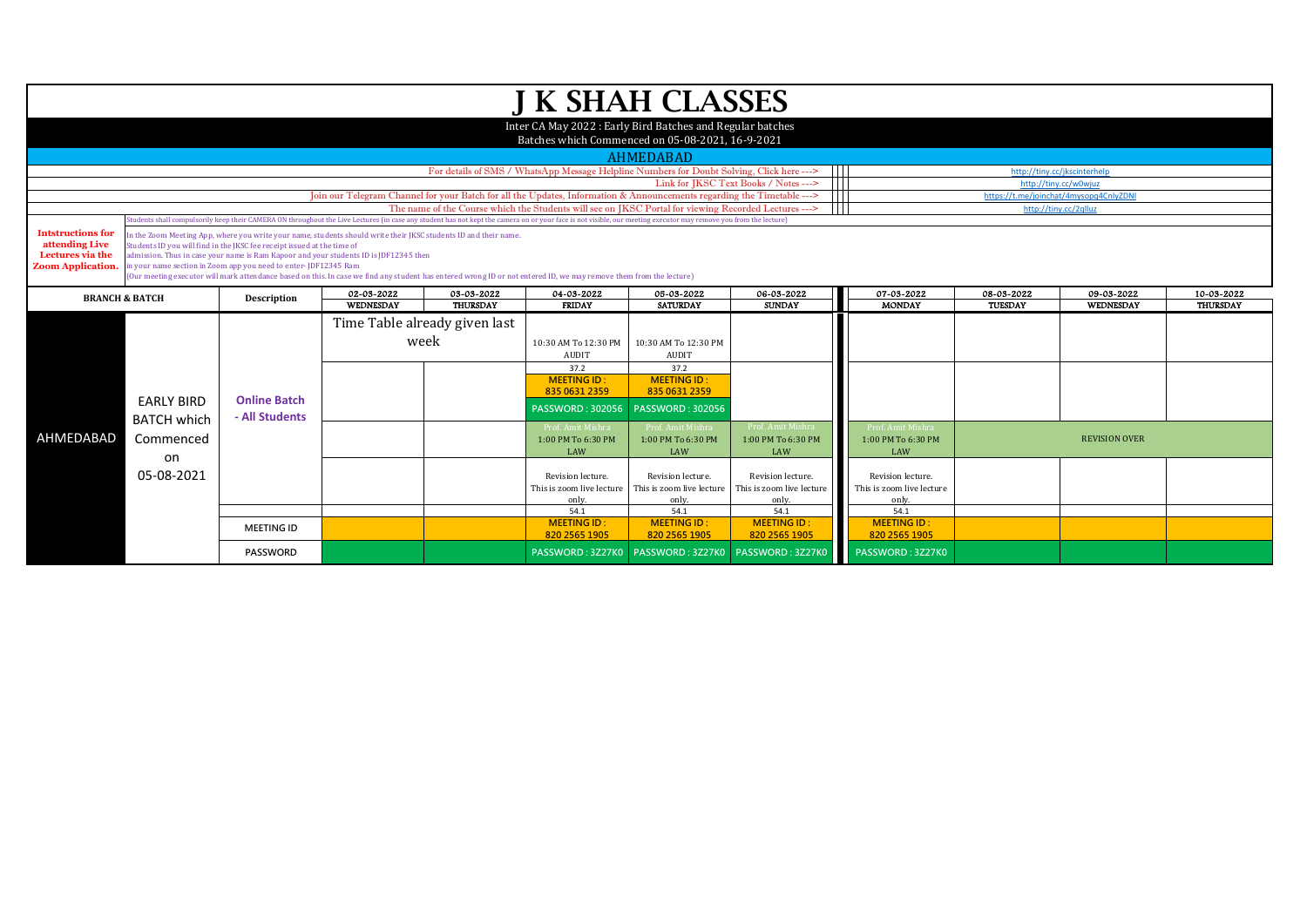|                                                                                                   |                                                         |                                                                                                                                                                                                                                                                                                                                                      |                  |                                                                                                                                                                    |                                                     | <b>J K SHAH CLASSES</b>                                                                                                                                                                                                                                                                                                 |                                       |                                        |                                        |                                                     |                                                                                                                                                                                                                          |
|---------------------------------------------------------------------------------------------------|---------------------------------------------------------|------------------------------------------------------------------------------------------------------------------------------------------------------------------------------------------------------------------------------------------------------------------------------------------------------------------------------------------------------|------------------|--------------------------------------------------------------------------------------------------------------------------------------------------------------------|-----------------------------------------------------|-------------------------------------------------------------------------------------------------------------------------------------------------------------------------------------------------------------------------------------------------------------------------------------------------------------------------|---------------------------------------|----------------------------------------|----------------------------------------|-----------------------------------------------------|--------------------------------------------------------------------------------------------------------------------------------------------------------------------------------------------------------------------------|
|                                                                                                   |                                                         |                                                                                                                                                                                                                                                                                                                                                      |                  |                                                                                                                                                                    |                                                     | Inter CA May 2022: Early Bird Batches and Regular batches<br>Batches which Commenced on 05-08-2021, 16-9-2021                                                                                                                                                                                                           |                                       |                                        |                                        |                                                     |                                                                                                                                                                                                                          |
|                                                                                                   |                                                         |                                                                                                                                                                                                                                                                                                                                                      |                  |                                                                                                                                                                    |                                                     | <b>AHMEDABAD</b>                                                                                                                                                                                                                                                                                                        |                                       |                                        |                                        |                                                     |                                                                                                                                                                                                                          |
|                                                                                                   |                                                         |                                                                                                                                                                                                                                                                                                                                                      |                  |                                                                                                                                                                    |                                                     | For details of SMS / WhatsApp Message Helpline Numbers for Doubt Solving, Click here --->                                                                                                                                                                                                                               | $\mathbf{H}$                          |                                        |                                        | http://tiny.cc/jkscinterhelp                        |                                                                                                                                                                                                                          |
|                                                                                                   |                                                         |                                                                                                                                                                                                                                                                                                                                                      |                  |                                                                                                                                                                    |                                                     |                                                                                                                                                                                                                                                                                                                         | Link for IKSC Text Books / Notes ---> |                                        |                                        | http://tiny.cc/w0wjuz                               |                                                                                                                                                                                                                          |
|                                                                                                   |                                                         |                                                                                                                                                                                                                                                                                                                                                      |                  |                                                                                                                                                                    |                                                     | Join our Telegram Channel for your Batch for all the Updates, Information & Announcements regarding the Timetable -->                                                                                                                                                                                                   |                                       |                                        |                                        | https://t.me/joinchat/4mysopq4CnlyZDNI              |                                                                                                                                                                                                                          |
|                                                                                                   |                                                         |                                                                                                                                                                                                                                                                                                                                                      |                  |                                                                                                                                                                    |                                                     | The name of the Course which the Students will see on JKSC Portal for viewing Recorded Lectures ---><br>tudents shall compulsorily keep their CAMERA ON throughout the Live Lectures (in case any student has not kept the camera on or your face is not visible, our meeting executor may remove you from the lecture) |                                       |                                        |                                        | http://tiny.cc/2qlluz                               |                                                                                                                                                                                                                          |
| <b>Intstructions for</b><br>attending Live<br><b>Lectures via the</b><br><b>Zoom Application.</b> |                                                         | n the Zoom Meeting App, where you write your name, students should write their JKSC students ID and their name.<br>Students ID you will find in the JKSC fee receipt issued at the time of<br>dmission. Thus in case your name is Ram Kapoor and your students ID is JDF12345 then<br>n your name section in Zoom app you need to enter-JDF12345 Ram |                  | (Our meeting executor will mark attendance based on this. In case we find any student has entered wrong ID or not entered ID, we may remove them from the lecture) |                                                     |                                                                                                                                                                                                                                                                                                                         |                                       |                                        |                                        |                                                     |                                                                                                                                                                                                                          |
|                                                                                                   | <b>BRANCH &amp; BATCH</b>                               |                                                                                                                                                                                                                                                                                                                                                      | 02-03-2022       | 03-03-2022                                                                                                                                                         | 04-03-2022                                          | 05-03-2022                                                                                                                                                                                                                                                                                                              | 06-03-2022                            | 07-03-2022                             | 08-03-2022                             | 09-03-2022                                          | 10-03-2022                                                                                                                                                                                                               |
|                                                                                                   |                                                         | Description                                                                                                                                                                                                                                                                                                                                          | <b>WEDNESDAY</b> | <b>THURSDAY</b>                                                                                                                                                    | <b>FRIDAY</b>                                       | <b>SATURDAY</b>                                                                                                                                                                                                                                                                                                         | <b>SUNDAY</b>                         | <b>MONDAY</b>                          | TUESDAY                                | <b>WEDNESDAY</b>                                    | <b>THURSDAY</b>                                                                                                                                                                                                          |
|                                                                                                   |                                                         |                                                                                                                                                                                                                                                                                                                                                      |                  | Time Table already given last<br>week                                                                                                                              | 10:30 AM To 12:30 PM<br><b>AUDIT</b>                | 10:30 AM To 12:30 PM<br>AUDIT                                                                                                                                                                                                                                                                                           | HOLIDAY                               | 8:00 AM To 12:30 PM<br><b>ACCOUNTS</b> | 8:00 AM To 12:30 PM<br><b>ACCOUNTS</b> | 8:00 AM To 12:30 PM<br><b>ACCOUNTS</b>              | 8:00 AM To 12:30 PM<br><b>ACCOUNTS</b>                                                                                                                                                                                   |
| AHMEDABAD                                                                                         | <b>REGULAR</b><br><b>BATCH which</b><br>Commenced<br>on | <b>FACE TO FACE</b>                                                                                                                                                                                                                                                                                                                                  |                  |                                                                                                                                                                    |                                                     |                                                                                                                                                                                                                                                                                                                         |                                       |                                        |                                        |                                                     | Batch over, Revision lecture for<br>Audit, Law, Costing & Eco will be<br>held in coming weeks after few<br>days - the details for the same<br>will be shared via TT and the TT<br>will be posted in telegram<br>channel. |
|                                                                                                   |                                                         |                                                                                                                                                                                                                                                                                                                                                      |                  |                                                                                                                                                                    | This is zoom live lecture This is zoom live lecture |                                                                                                                                                                                                                                                                                                                         |                                       | This is zoom live lecture              |                                        | This is zoom live lecture This is zoom live lecture | Thie is zoom live lecture                                                                                                                                                                                                |

This is zoom live lecture only.<br>37.2

**MEETING ID : 835 0631 2359**

This is zoom live lecture only.<br>37.2

37.2 | 37.2 | 37.2 | 37.2 | 37.2 | 37.2

**MEETING ID : 835 0631 2359**

**PASSWORD : 302056 PASSWORD : 302056 PASSWORD : 302056 PASSWORD : 302056 PASSWORD : 302056 PASSWORD : 302056**

This is zoom live lecture only.<br>37.2

**MEETING ID : 835 0631 2359**

This is zoom live lecture only.<br>37.2

**MEETING ID : 835 0631 2359**

This is zoom live lecture only.<br>37.2

**MEETING ID : 835 0631 2359**

This is zoom live lecture only.<br>37.2

**MEETING ID : 835 0631 2359**

on 16-09-2021